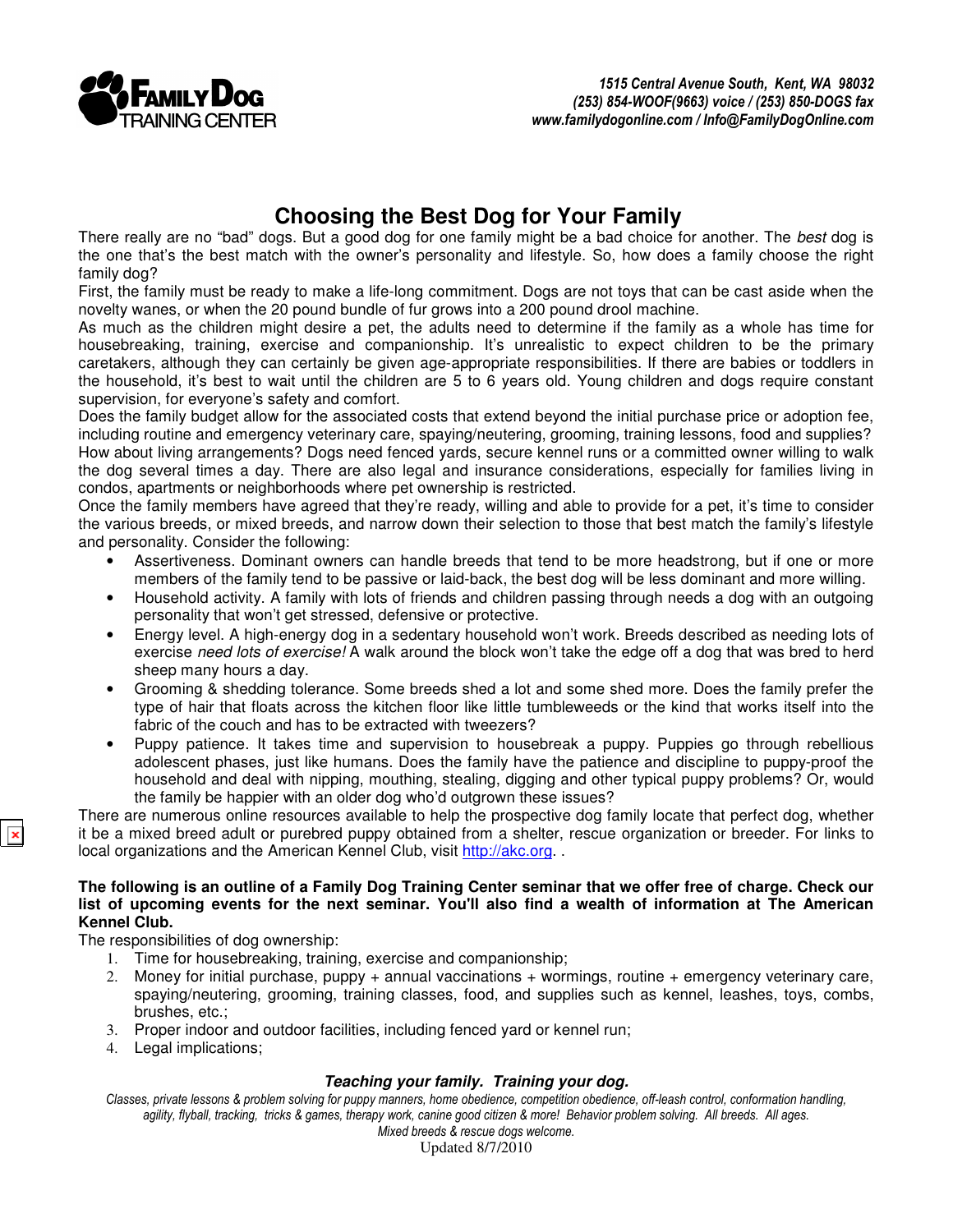5. Insurance implications

Match the Dog's Personality and Exercise Requirements to Your Lifestyle:

- 1. Naturally assertive owners can handle more dominant breeds of dogs, whereas naturally passive people should avoid dominant dogs;
- 2. Active households with lots of visitors should select dogs that are comfortable with commotion and avoid the more solitary dogs;
- 3. Unless the owners desire a "challenge," they should select a breed that has a high natural desire to obey and please humans;
- 4. Low-energy owners should choose a dog requiring little exercise as many breeds of dogs require a great deal of exercise in order to prevent behavior problems;
- 5. Prospective owners should realistically evaluate their tolerance to shedding and grooming requirements;
- 6. People who spend very little time at home should think twice about getting a dog;
- 7. Individuals with limited time and patience for housebreaking might do better with an older puppy or adult dog;

8. Never get a dog unless the entire family is willing to share the responsibilities.

Children in the Household?:

- 1. For easiest transition, and fewest relationship problems, wait until the child is at least 5 or 6 before purchasing a dog;
- 2. Include the child in research and selection process on limited basis;
- 3. Give the child limited responsibilities for care of dog -- entire family must be willing to participate;
- 4. Never get a dog "just for the kids" as it never works out that way;

5. Select a dog that does well with children (toy breeds and smaller dogs are not good choices for kids).

Male vs. Female Dog / Puppy vs. Adult Dog:

- 1. Spaying/neutering will prevent male dog territoriality and female dog heat cycles;
- 2. Altering tends to neutralize the difference between male and female dogs, thereby making both suitable pets;
- 3. Spaying/neutering helps prevent cancer as well as many behavior problems, yet it does not result in negative side effects (does not make dogs fat, lazy, less protective, etc.);
- 4. Never purchase a puppy before 7 weeks of age, in fact the longer it stays with its mother and littermates, the fewer behavior problems the puppy will have;
- 5. Younger puppies require more time and attention -- housebreaking, manners, etc.;
- 6. Older puppies and adult dogs may have behavior problems -- get all the facts;
- 7. Older dogs may take more time to adjust to their new family -- so be patient.

Select a Reputable Breeder Who Guarantees His/Her Dogs: Note: These are generalizations and there are exceptions to every rule (rarely):

- 1. Avoid big breeders who produce many litters a year (puppy mill);
- 2. Avoid individuals who own both parents (backyard puppy mill);
- 3. Avoid pet stores;
- 4. Select a small, home-based breeder who only has 1-2 litters a year (maximum), who is active in conformation as well as obedience or hunting/field trialing/herding/tracking/etc. Ask for references. Pedigree should contain lots of champions and performance titles. Dogs should be guaranteed against major health defects. The breeder should interrogate you regarding your suitability to own one of his/her puppies and should tell you the pro's and con's of this particular breed. The breeder should also provide a written contract and give you 24-48 hours to have dog checked by your veterinarian -- dog may be returned within this time period for any reason and money refunded. Make certain you understand the difference between "finishable --championship highly likely" vs. "show potential -- the dog has no disqualifying faults but probably would not finish a championship" vs. "pet quality -- dog has faults which preclude a championship" in the event you want to show your dog. "Faults" are not defects that impact a dog's ability to become a wonderful pet. "Faults" typically include minor defects in structure (tailset, earset, shoulder layback, etc.) or looks (coat texture, color, pigmentation, etc.) Have the breeder identify each puppy's faults as they relate to the breed standard (if the breeder says there are none, beware -- no dog is perfect!).

Health Concerns:

During your research, determine your breed's particular health concerns, e.g. hip dysplasia, heart problems, eye problems, spinal problems, etc., etc. As you interview breeders, ask what they are doing to minimize these problems and what guarantees they provide against major health defects. About Mixed Breed Dogs: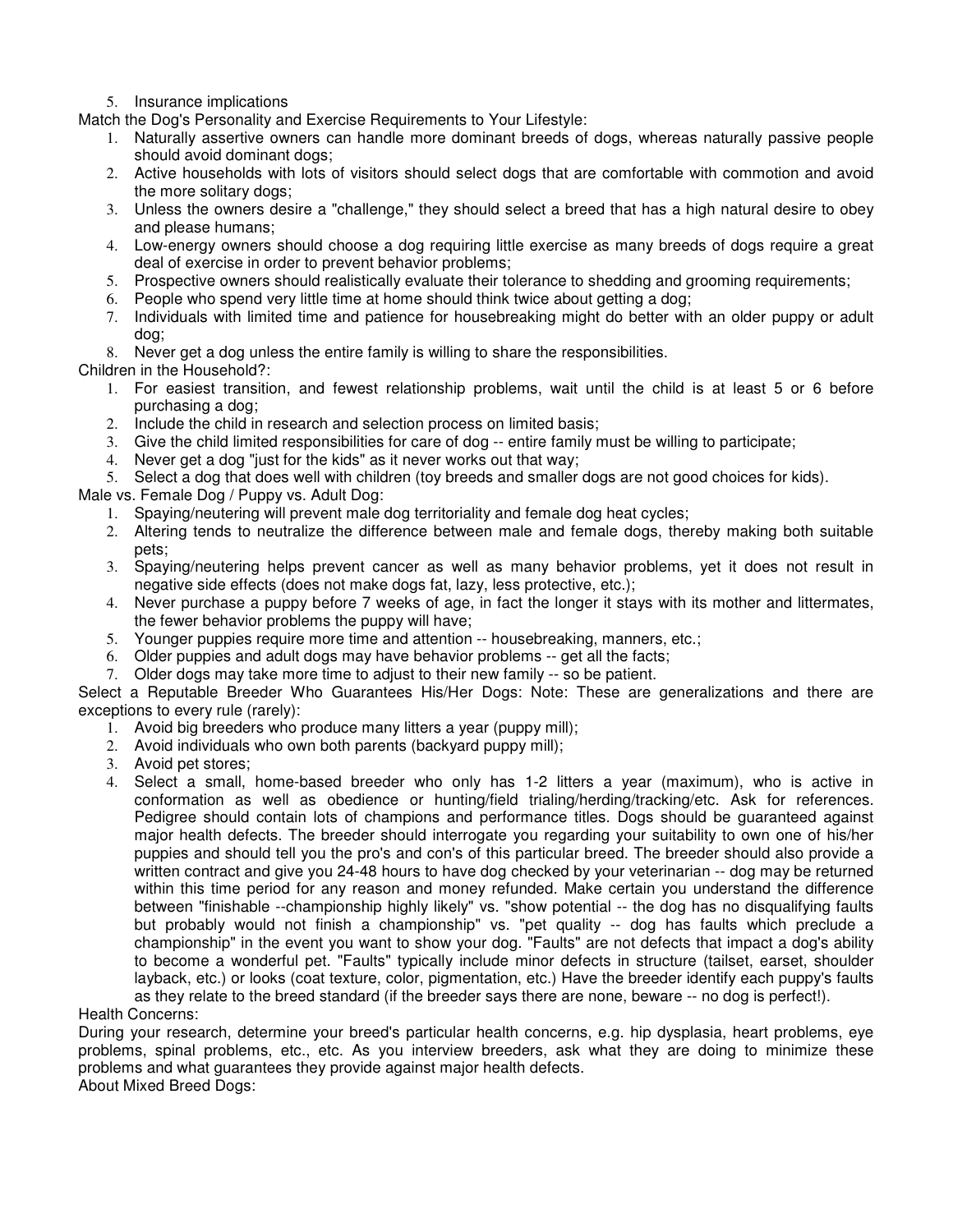Mixed breeds are not healthier than purebred dogs (that really is a myth). There can be more "surprises" with mixed breeds of unknown parentage (size, coat, temperament, health problems, etc.). If you are planning to adopt a mixed breed dog, the more you can find out about its parents, the more knowledgeable your decision will be. Evaluating an Individual Puppy or Dog: Note:

Again, these are generalizations that are intended to help the average dog owner find the "best" dog for his/her lifestyle.

- 1. Avoid dogs that are extremely shy, as this fear often results in fear aggression;
- 2. Avoid dogs that are described as "alpha" or "pack leaders" as these dogs are typically too dominant for the average household;
- 3. Avoid dogs who have not been properly socialized -- again this can result in major behavior problems;
- 4. Select a dog who is outgoing, friendly and seems comfortable around you after a short period of time;
- 5. Visit the dog 2 or 3 times before taking it home as each visit will enlighten you;
- 6. Watch the dog interact with its littermates and/or other dogs -- compare that behavior with the dog's behavior when it's alone with humans.

Some of the Wrong Reasons to Get a Dog:

- 1. For the children;
- 2. To give as a gift;
- 3. To raise puppies and make money;
- 4. Just for protection;
- 5. Because you feel sorry for it;
- 6. On impulse!

### On the other hand, the benefits of dog ownership include:

- 1. Improved owner health -- lower blood pressure readings, slower pulse rates, etc.;
- 2. Companionship;
- 3. Devotion;
- 4. Unconditional love;
- 5. Easier to live with than a lot of people!

## Obedience Training & Household Manners:

Housebreaking and household manners should begin the moment the new puppy walks through the door. Use an airline kennel to help with housebreaking and prevention of behavior problems. Enroll in a Puppy Manners or beginning obedience class as soon as possible to help ensure the dog learns the right way. Encourage all family members to participate with the care and training of the dog.

Still Undecided?:

Take a few typical days from your life and imagine them with a dog. If you're prepared to adjust your schedule and lifestyle to accommodate a canine companion, then welcome to "life in the dog house!" If not now, then maybe in a few years!

#### This Article is Copyrighted to KATHY LANG

This article may not be used without her written permission. 2003©